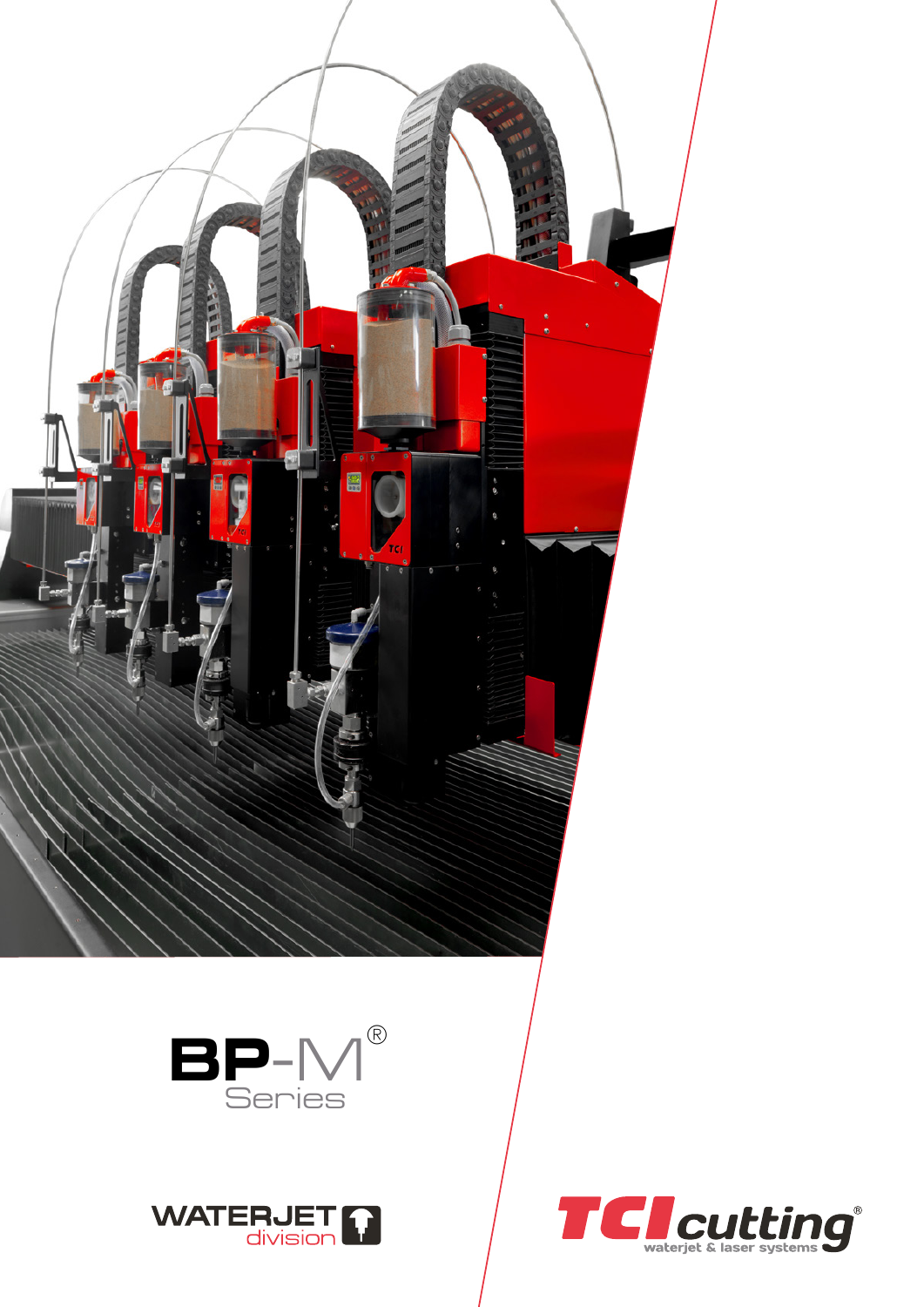



The TCI Cutting BP machine series are characterized by a bridge-type construction, which gives them great robustness and enables them to cut large surfaces.

The gantry drive system on the Y axis allows high acceleration and high speed thus reducing operating time.

Robustness and flexibility, this series incorporates the advantages of the standard series, with the added strength that is required by very demanding customers in order to cut thick and large surface area materials.

| <b>Models</b>    | <b>Dimensions</b> |  |
|------------------|-------------------|--|
| <b>BP-M 2040</b> | 2000x4000x200 mm  |  |
| <b>BP-M 3020</b> | 3000x2000x200 mm  |  |
| <b>BP-M 3060</b> | 3000x6000x200 mm  |  |
| <b>BP-M 3080</b> | 3000x8000x200 mm  |  |
| BP-M 30120       | 3000x12000x200 mm |  |
| <b>BP-M 4060</b> | 4000x6000x200 mm  |  |
| BP-M 4080        | 4000x8000x200 mm  |  |
| BP-M 40120       | 4000x12000x200 mm |  |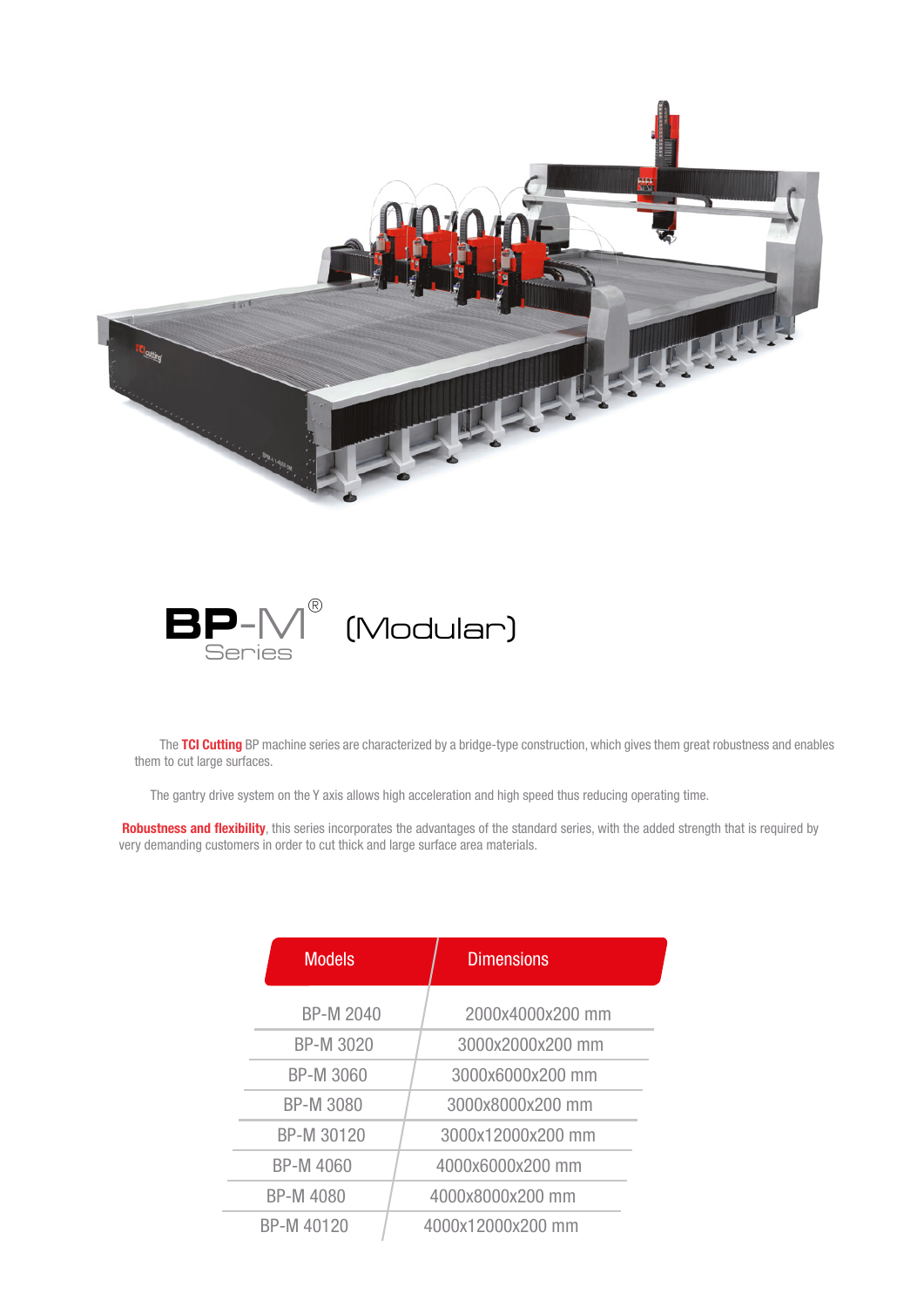



| <b>Characteristics</b>                            |  | <b>Technical Data</b>   |  |
|---------------------------------------------------|--|-------------------------|--|
| Maximum thickness of the workpiece                |  | 200 mm                  |  |
| Maximum permitted load                            |  | 1.000 kg/m <sup>2</sup> |  |
| Number of cutting heads                           |  | 1 to 4                  |  |
| Maximum number of bridges                         |  | 4                       |  |
| Maximum simultaneous positioning speed            |  | $70 \text{ m/min}$      |  |
| Maximum cutting speed                             |  | $20 \text{ m/min}$      |  |
| Machine tolerance in accordance with VDI/DGQ 3441 |  | $\pm$ 0.05 mm/m         |  |
| Repeatability precision                           |  | $± 0.025$ mm/m          |  |